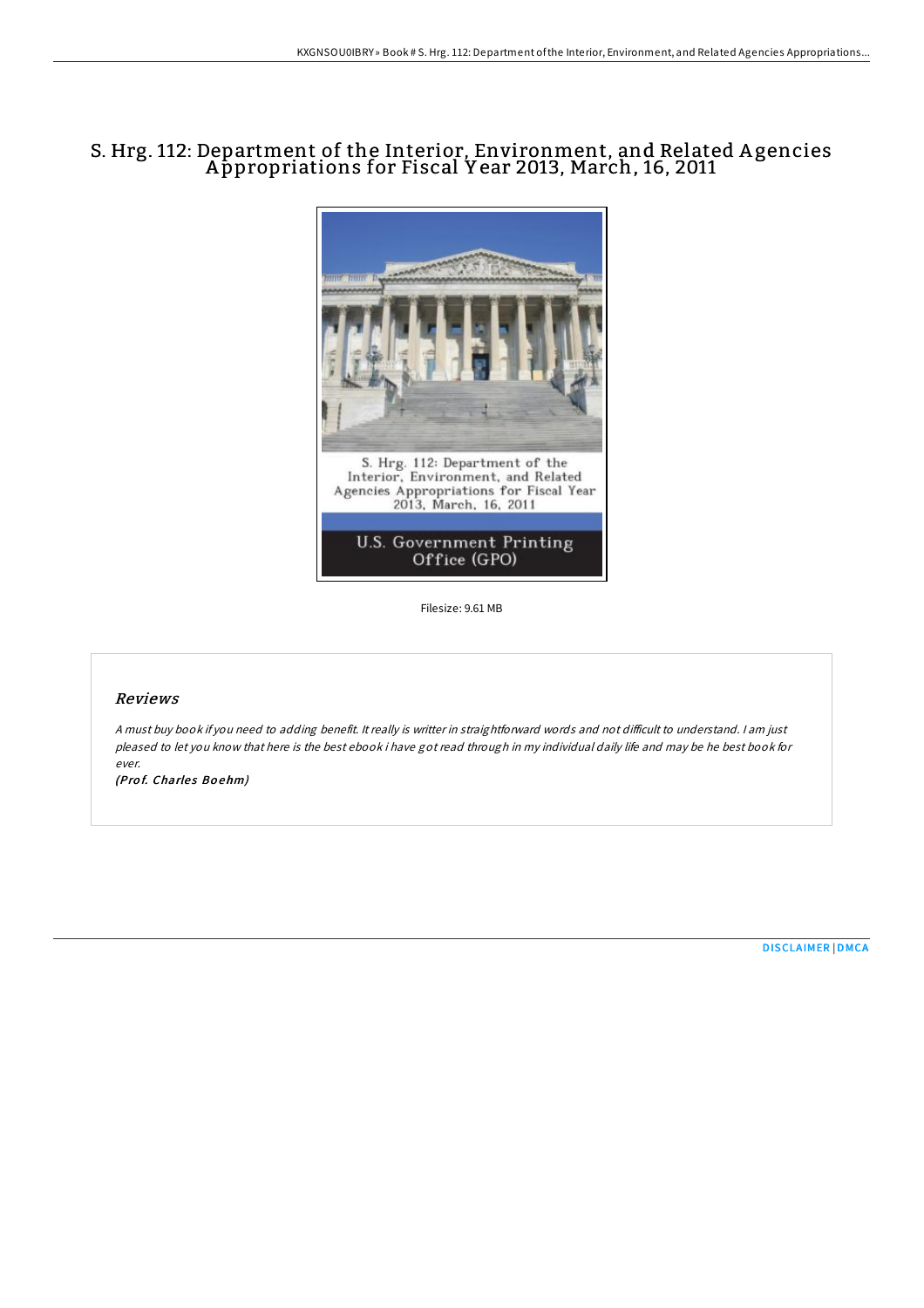# S. HRG. 112: DEPARTMENT OF THE INTERIOR, ENVIRONMENT, AND RELATED AGENCIES APPROPRIATIONS FOR FISCAL YEAR 2013, MARCH, 16, 2011



To save S. Hrg. 112: Department of the Interior, Environment, and Related Agencies Appropriations for Fiscal Year 2013, March, 16, 2011 eBook, remember to follow the hyperlink beneath and save the document or have access to additional information which might be related to S. HRG. 112: DEPARTMENT OF THE INTERIOR, ENVIRONMENT, AND RELATED AGENCIES APPROPRIATIONS FOR FISCAL YEAR 2013, MARCH, 16, 2011 book.

BiblioGov. Paperback. Book Condition: New. This item is printed on demand. Paperback. 66 pages. Dimensions: 9.7in. x 7.4in. x 0.1in.The United States Government Printing Office (GPO) was created in June 1860, and is an agency of the U.S. federal government based in Washington D.C. The office prints documents produced by and for the federal government, including Congress, the Supreme Court, the Executive Office of the President and other executive departments, and independent agencies. A hearing is a meeting of the Senate, House, joint or certain Government committee that is open to the public so that they can listen in on the opinions of the legislation. Hearings can also be held to explore certain topics or a current issue. It typically takes between two months up to two years to be published. This is one of those hearings. This item ships from La Vergne,TN. Paperback.

Read S. Hrg. 112: [Department](http://almighty24.tech/s-hrg-112-department-of-the-interior-environment-4.html) of the Interior, Environment, and Related Agencies Appropriations for Fiscal Year 2013, March, 16, 2011 Online **Download PDF S. Hrg. 112: [Department](http://almighty24.tech/s-hrg-112-department-of-the-interior-environment-4.html) of the Interior, Environment, and Related Agencies Appropriations for** Fis cal Y ear 2013, March, 16, 2011